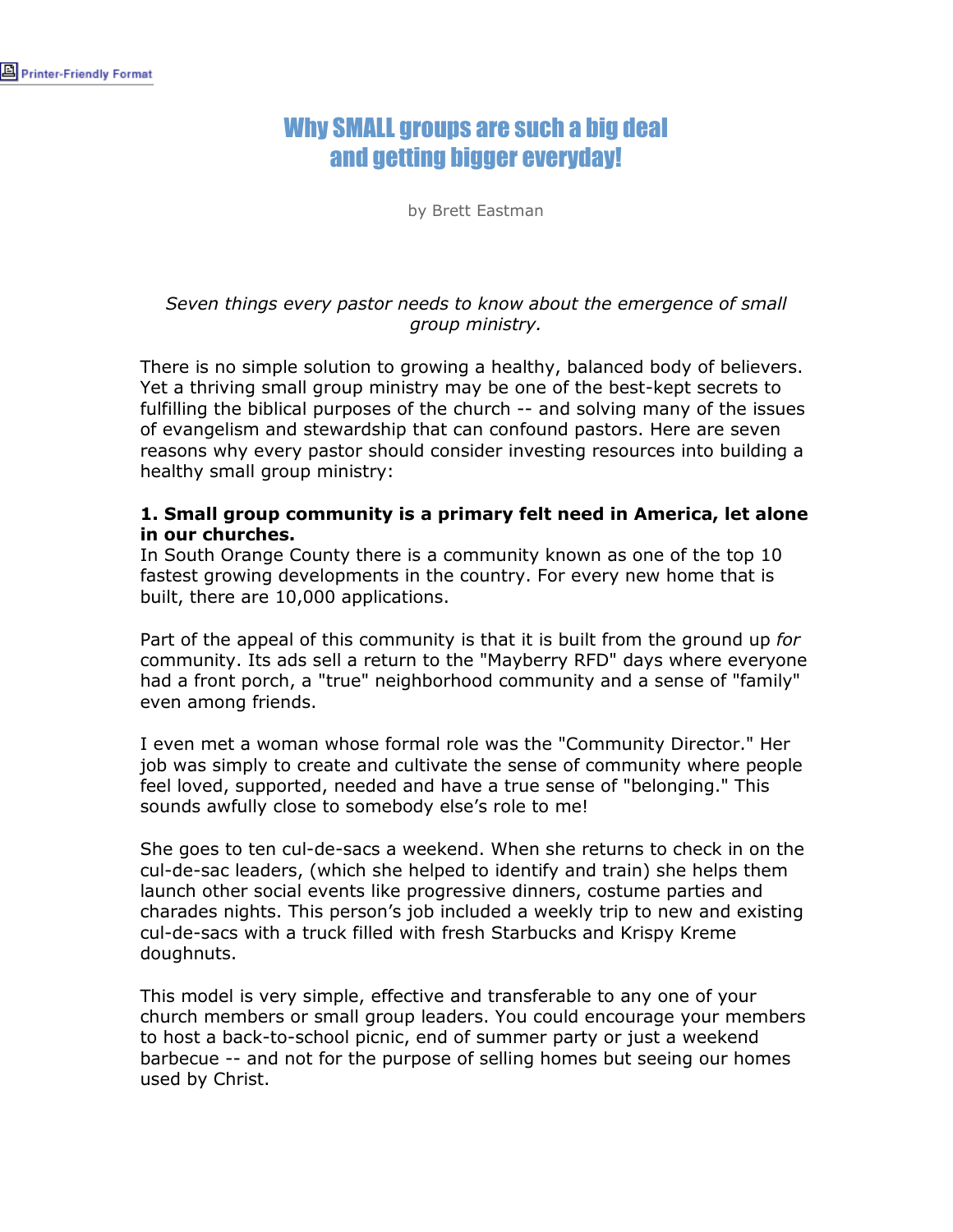I did this last summer in our neighborhood by renting a "bounce house." It cost me \$75.00 for the day, and almost every family joined in the fun. Just being curious, I asked every adult if they would be open to do a six-week Bible study on a topic of marriage, family or relationships. It was a home run.

This fall, why not consider bringing your church to the community instead of always trying to get the community to come to your church? You might just be scratching a real itch.

# **2. Small groups are the best place for significant life transformation to happen.**

Most pastors and church leaders assume small groups are a great way to connect their congregation into community. This is definitely true. They are a great tool for closing the back door and helping people not just do life alone - - but do life together.

However, as Rick Warren recently shared in his message titled "Better Together," used as the kick off message for the [40 Days of Community](http://www.pastors.com/article.asp?ArtID=7003) event this fall, small groups provide a place for people to fulfill all five purposes of the church. Small groups aren't just for *fellowship* or where people can grow deeper in relationships, but also for *discipleship* where people can grow deeper in their relationship with God. Small groups study God's Word together, fulfill God's call in *missions* together, *worship* together and discover their [SHAPE](http://www.pastors.com/article.asp?ArtID=4006) for *ministry*. The truth is all five purposes can be "better together."

Bill Hybels, founder and senior pastor of Willow Creek Community Church, used to always say, "Life change happens best in small groups." It's the only place where you can "talk back," says author Rob Lacey, and discuss the implications that lead to greater application of biblical truth. Bob Buford, founder of the [Leadership Network,](http://www.leadnet.org/site/index.asp) said to me on a phone call recently, "There is a definite shift in the church from just a procrastination model seen in churches all across America, to a greater demonstration model of Christianity that leads to greater transformation of our hearts."

With the introduction of new DVD and video teaching delivered directly into classrooms in our churches and even living rooms, we can get the best of both worlds -- proclamation and devotion. This model doesn't compete with Sunday school, but in the churches we have had the privilege of coaching, they are finding it is a wonderful compliment to the teaching. Members don't just want more teaching, but more *talking* about the teaching. All Christian educators know that talking about what is being learned leads to greater integration and application. This results in the greatest transformation of all - - transformation of the head, heart and life!

# **3. Small groups can exponentially grow your church.**

Most pastors would love to grow their church. But how?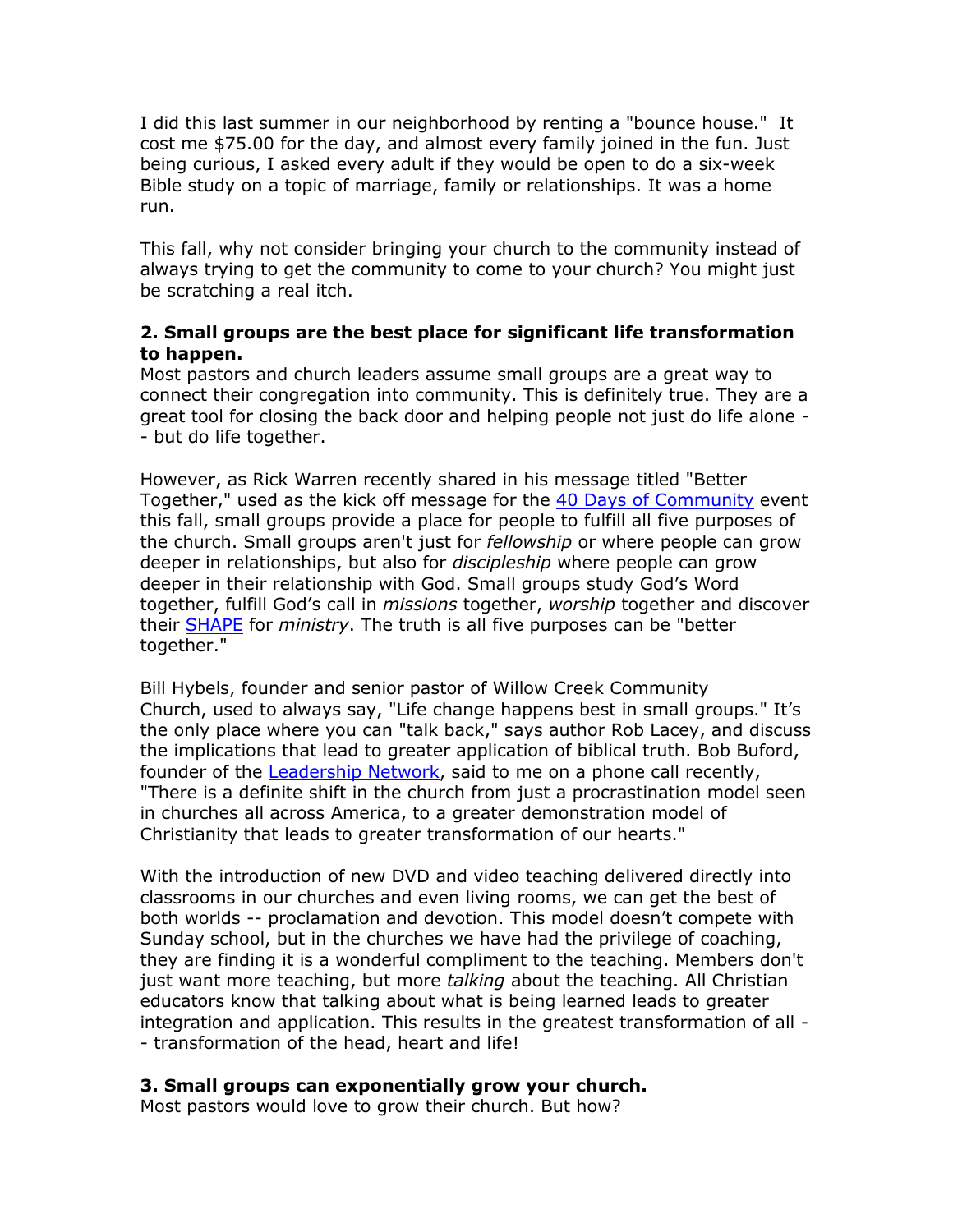One of several ways is to realize that as you grow your church larger, you need to grow it smaller at the same time. I've had the privilege of serving at two mega churches with thousands in attendance. But I grew up in a small church of less than 100 members. I now know that if my pastor would have followed some of the simple steps we learned in the [40 Days of Purpose](http://www.purposedriven.com/content.aspx?id=4903) event, he could have easily doubled or tripled the active attendance in our church. Our small family church, like 70 percent of the churches we work with, had a healthy or at least an active Sunday school program. The problem is they had most of their eggs in one basket. This basket can and does work, but the addition of a healthy, growing small group ministry could have exponentially multiplied their growth.

In the early 1950s, Sunday school was designed to be a tool for assimilation and even evangelism. But over the years it has ended up being used primarily for education. Today, there are few churches that have an extra Sunday school classroom available. And the average Sunday school class size is 12. It's impossible to grow your church through Sunday school, because brick and mortar limit your growth unless you keep building more educational space -- which most churches can't afford.

The beauty of off-campus groups is that there is the potential for unlimited growth. As soon as you limit your program to onsite Sunday school, you'll limit your growth. Rick Warren says, "Don't let the shoe tell the foot how big it can grow." Small groups can be a primary, if not secondary, way to grow your church.

Ironically, during the first 300 years of the church people didn't meet in the temple courts; it was just house-to-house ministry. It has moved from house-to-house ministry to temple courts ministry. The truth is we need more house-to-house ministry to grow our temple courts.

#### **4. Small groups are not a program but a primary model for doing church.**

I've talked with many senior pastors who say that small group ministry is just one of many programs in the church. But small group ministry is the *primary* one taught in the New Testament.

The book of Acts teaches that the early church met as a *church gathered*  and a *church scattered*. Somehow we have reduced things down to temple courts *(church gathered)* and temple courts *(church gathered)*. No wonder the church in America in general is in decline.

Maybe now we can work together on what it takes to help our people not just do life alone, but to do life together just like Jesus.

And the best part about this is that Jesus didn't just tell us to do it, but he modeled it through his own life and ministry. How about you? Are you doing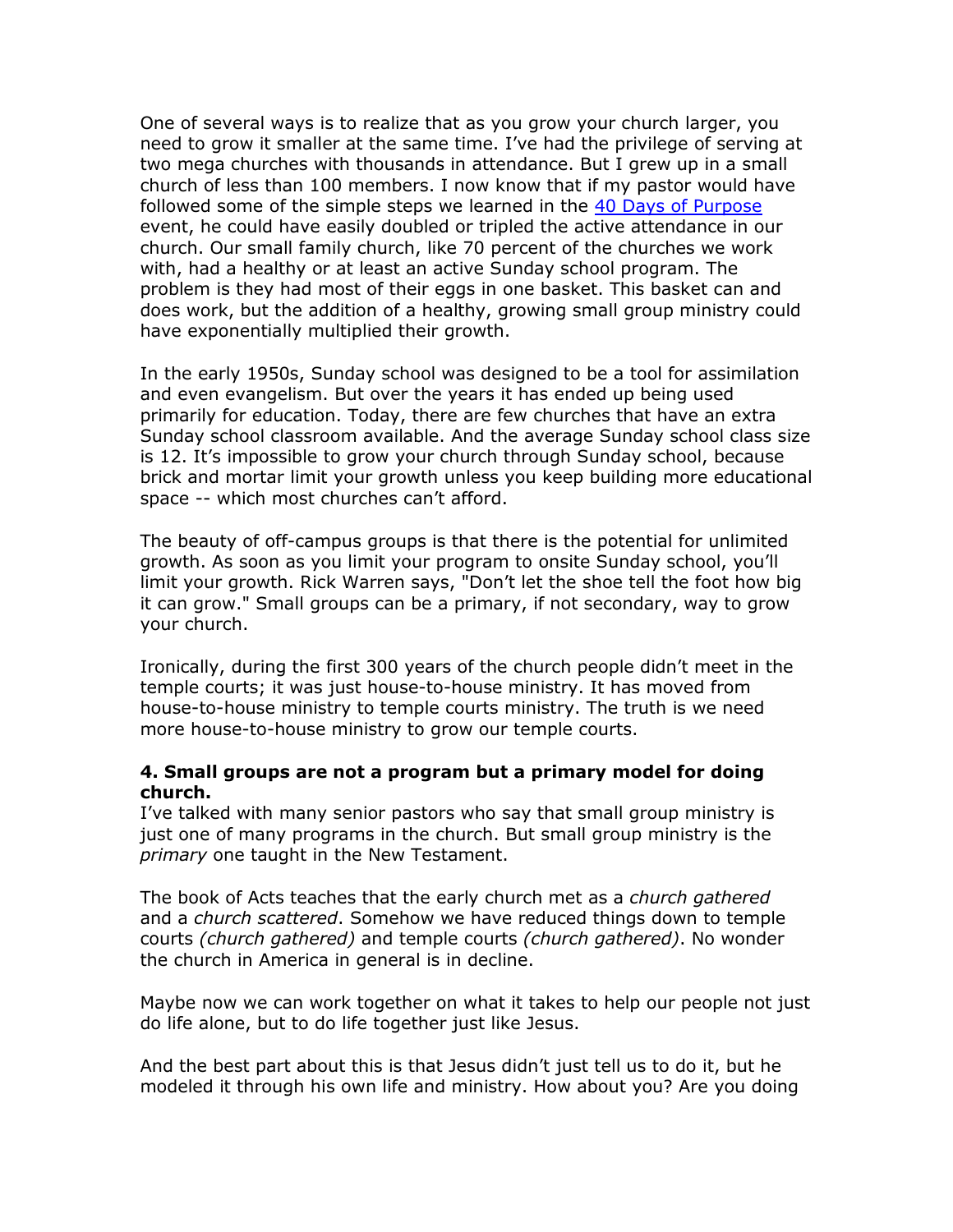your life in community with a few like Jesus did? Maybe it's time. Trust me on this one -- it will transform your church like nothing you have tried before.

Doing life together is a biblical model, not a fancy program.

## **5. Small groups ministry will become the primary means to lifestyle evangelism in the future.**

Building relationships is the most non-threatening, natural way to have an authentic connection with an unchurched person. And your home is the safest place on earth to hear the most dangerous message in eternity. Fifty percent of people invited by a friend will say "yes" to a short, six-week Bible study in someone's home. Fifty percent!

If you simply showed up this weekend and challenged your people to follow God's call and not "do their life alone" but "do their life together," it could change your church overnight. Simply ask them to write down names of six to ten people they would enjoy doing life together with and challenge them to call these people this week. Secondly, create a video table after the service to either "check out" a DVD/video curriculum with a few study guides for the week if they will call a few friends. Challenge them with the value of community.

Here is the best part when jotting down their circle of friends and who to invite to a group: most people don't consider if they are Christian or not. They just ask, "Is this someone I'd like to do life together with or hang out with for six weeks?" In at least 40 percent of the churches with which we consult, people are inviting those who do not know Christ, are new in their relationship with Christ, are not growing in their relationship with Christ, have never been in a small group or haven't made spiritual life decisions in a long time.

You may not be ready to reach out to your community yet, but this simple idea could connect your entire congregation overnight and help to connect a large part of your community over time. Please don't miss the idea -- you or your church will never be the same.

#### **6. Small groups are the crock pot for training unlimited leaders.**

Bill Hybels said at the Leadership Summit last August, that small groups were one of the top performance drivers in the church of tomorrow. Rick Warren says they are a "leadership engine" or "factory of the future." Either way don't underestimate the power of community to train and develop community leaders.

I call it the crock pot method because catalyzing them or mobilizing them to lead is easier. The real challenge is developing leaders that don't just launch a group for six weeks, but leaders that last for a lifetime. That's what I'm giving my life to do -- and here are a few ideas that can work for you.